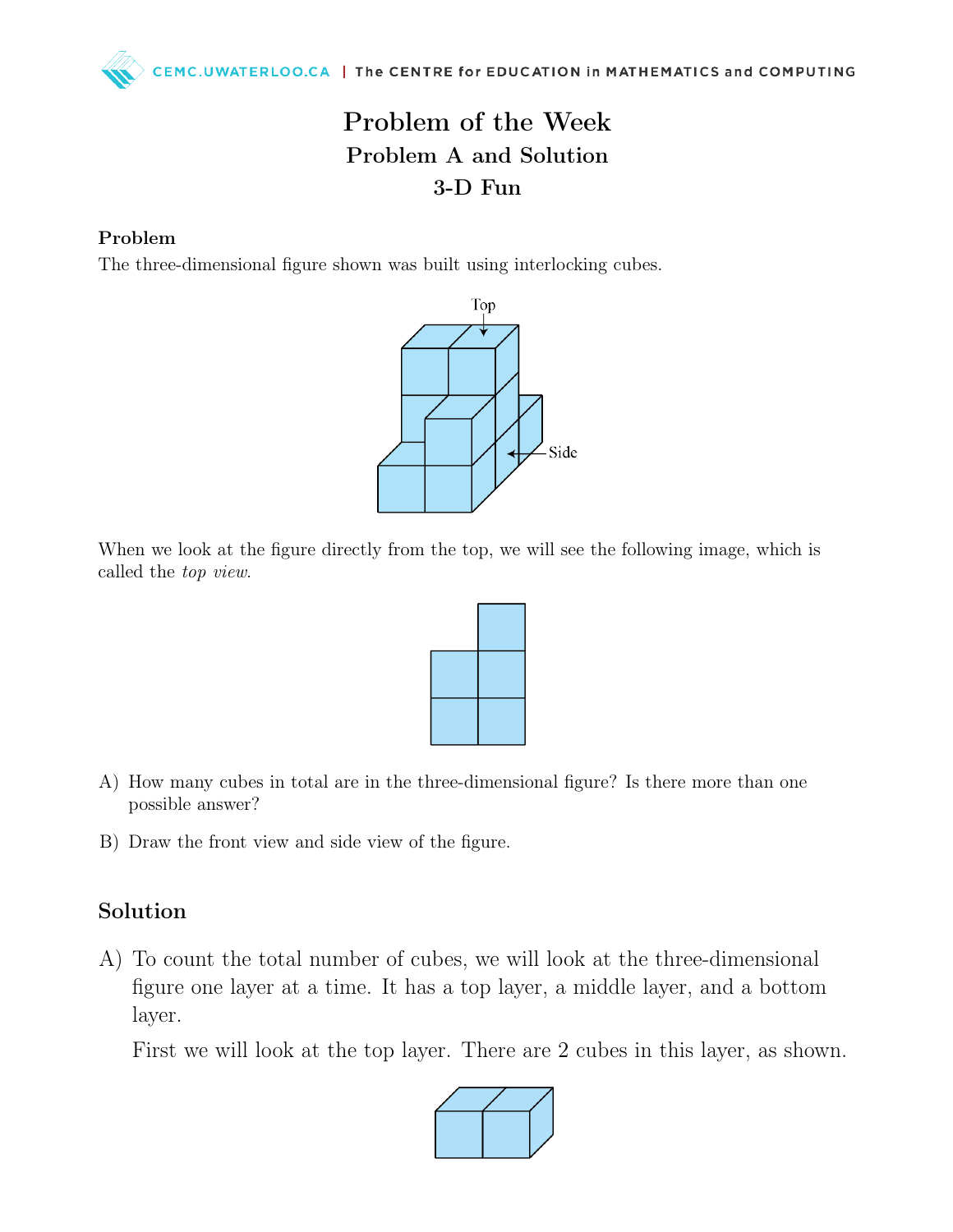

Next we will look at the middle layer. We can see 3 cubes in this layer, however we cannot see from the three-dimensional figure whether or not there is a cube behind the striped cube shown.



However the top view shows that there is no cube in this position, so we can confirm there are only the 3 cubes shown in the middle layer.



Finally, we will look at the bottom layer. We can see 4 cubes in this layer. However, we cannot see from the three-dimensional figure whether or not there is a cube directly under the striped cube. The top view does not give us any more information here, because the position in question would not be seen from the top view as it would be blocked by the cube above the striped cube. Thus, without more information, we must conclude that this layer contains either 4 or 5 cubes, as shown.



Thus, in total, the three-dimensional figure has  $2 + 3 + 4 = 9$  or  $2 + 3 + 5 = 10$  cubes.

Note that if the figure had been made using regular stacking cubes instead of interlocking cubes, it would not be possible to have a gap in the bottom layer, so the bottom layer would have to contain 5 cubes.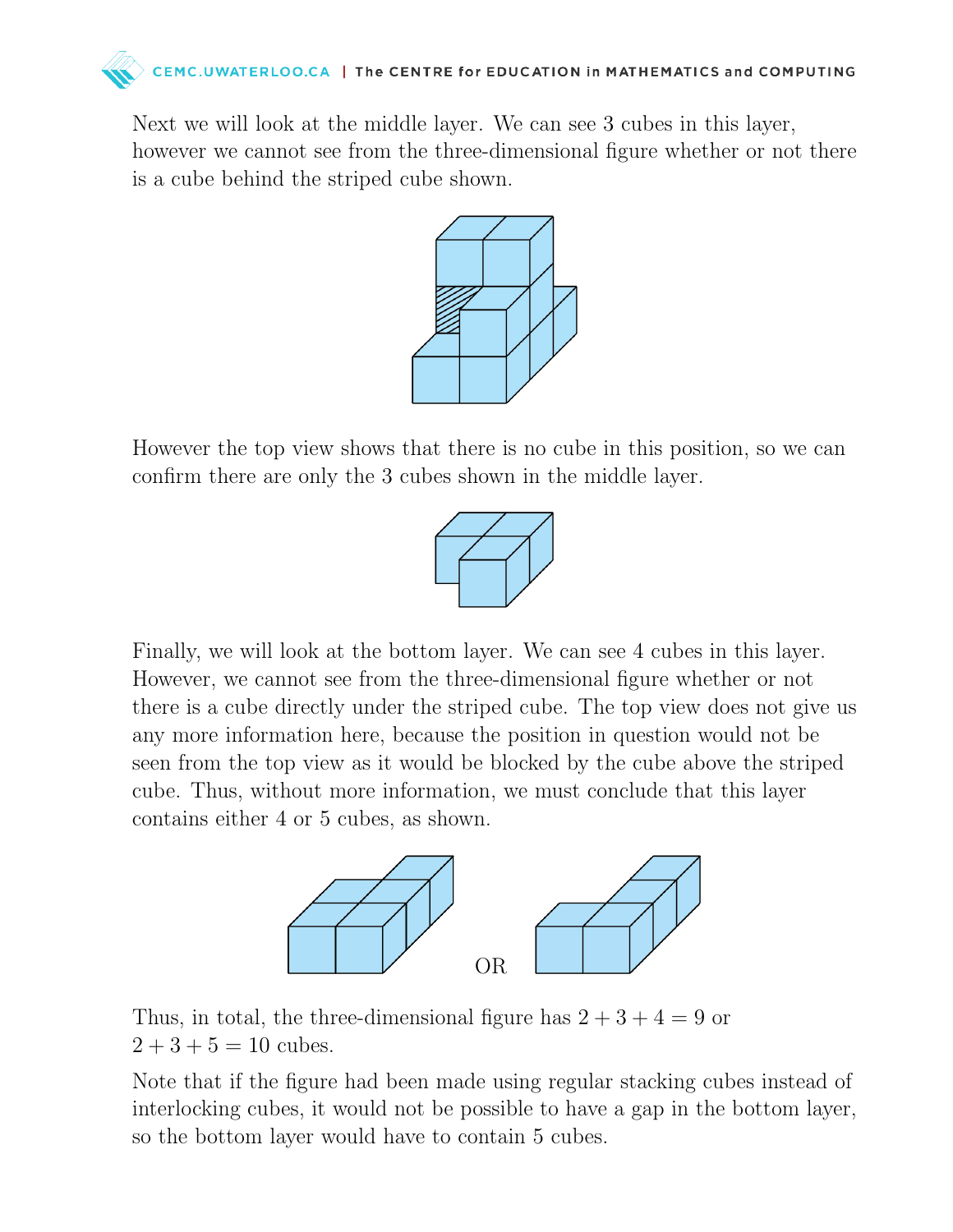

B) The front view is what we see when we look at the three-dimensional figure directly from the front. We would see the image below.



The side view is what we see when we look at the three-dimensional figure directly from the side. We would see one of the images below, depending on which side of the figure we look at.